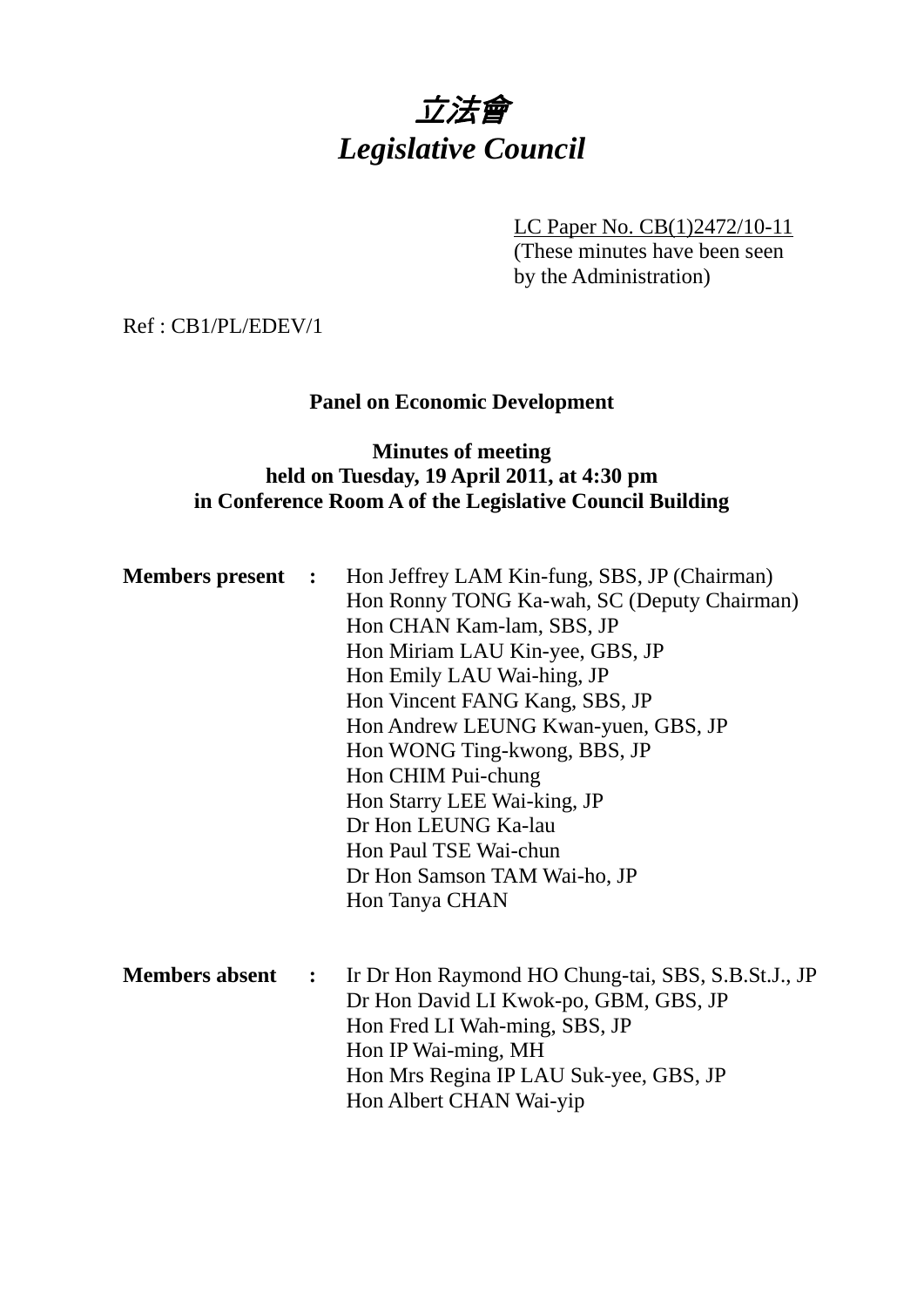|                                                       | $-2-$                                                                                                      |  |  |  |  |
|-------------------------------------------------------|------------------------------------------------------------------------------------------------------------|--|--|--|--|
| <b>Public officers</b><br>$\ddot{\cdot}$<br>attending | Agenda item IV                                                                                             |  |  |  |  |
|                                                       | Mr Esmond LEE                                                                                              |  |  |  |  |
|                                                       | Deputy Secretary for Transport and Housing                                                                 |  |  |  |  |
|                                                       | (Transport)                                                                                                |  |  |  |  |
|                                                       | Mr Francis CHENG<br>Principal Assistant Secretary for Transport and<br>Housing (Transport)<br>Mr Alan SHUM |  |  |  |  |
|                                                       |                                                                                                            |  |  |  |  |
|                                                       |                                                                                                            |  |  |  |  |
|                                                       | <b>Chief Operations Officer (Air Services)</b><br><b>Civil Aviation Department</b>                         |  |  |  |  |
|                                                       |                                                                                                            |  |  |  |  |
| <b>Clerk in attendance:</b>                           | Ms Debbie YAU<br>Chief Council Secretary (1)6                                                              |  |  |  |  |
| <b>Staff in attendance:</b>                           | Mr Ken WOO                                                                                                 |  |  |  |  |
|                                                       | Council Secretary (1)6                                                                                     |  |  |  |  |
|                                                       | <b>Ms Michelle NIEN</b>                                                                                    |  |  |  |  |
|                                                       | Legislative Assistant (1)6                                                                                 |  |  |  |  |
|                                                       |                                                                                                            |  |  |  |  |
| I                                                     | <b>Confirmation of minutes of last meeting</b>                                                             |  |  |  |  |

(LC Paper No.  $CB(1)1902/10-11$  - Minutes of meeting held on 28 February 2011)

 The minutes of the meeting held on 28 February 2011 were confirmed.

Action

| $\mathbf{I}$ | Information papers issued since last meeting                          |                               |
|--------------|-----------------------------------------------------------------------|-------------------------------|
|              | $(LC$ Paper No. $CB(1)1749/10-11(01)$ - Tables and graphs showing the |                               |
|              |                                                                       | import and retail prices of   |
|              |                                                                       | major oil products from March |
|              |                                                                       | 2009 to February 2011         |
|              |                                                                       | furnished by the Census and   |
|              |                                                                       | <b>Statistics Department)</b> |
|              |                                                                       |                               |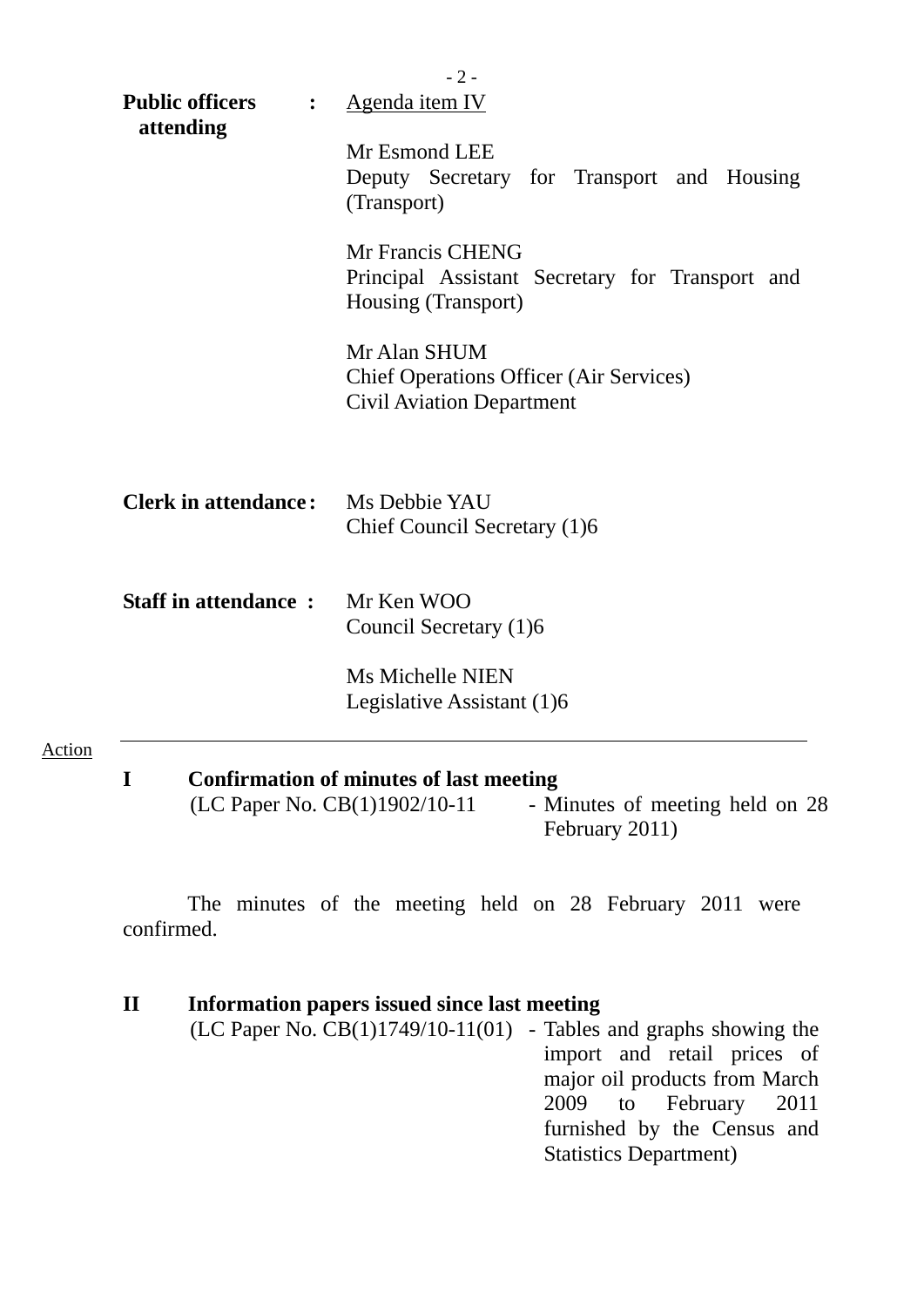$Action$ 

2. Members noted the above information paper issued since the last meeting.

# **III Items for discussion at the next meeting**

(LC Paper No. CB(1)1886/10-11(01) **-** List of outstanding items for discussion

LC Paper No. CB(1)1886/10-11(02) **-** List of follow-up actions)

3. Members agreed to discuss the following items at the next Panel meeting to be held on 23 May 2011, at 10:45 am:

- (a) Funding proposal for the replacement of a storm detecting weather radar of the Hong Kong Observatory at Tate's Cairn; and
- (b) Proposed amendments to legislation relating to the carriage of dangerous goods by air.

4. The Chairman suggested that if the Administration confirmed by the end of April that it was ready to brief members on "Hong Kong International Airport Master Plan 2030" at the next Panel meeting, the meeting could be advanced to start at 10:00 am. Members agreed.

> (*Post-meeting note:* Subsequent to the meeting, the Administration has advised that the item will be discussed at a later meeting.)

# **IV Review of the regulatory regime of the Air Transport Licensing Authority for local airlines**

| (LC | Paper                 | No. - Administration's<br>paper<br>on                                                                                                                                                                      |
|-----|-----------------------|------------------------------------------------------------------------------------------------------------------------------------------------------------------------------------------------------------|
|     | $CB(1)1886/10-11(03)$ | review of the regulatory regime<br>of the Air Transport Licensing<br>Authority                                                                                                                             |
|     |                       | LC Paper No. $CB(1)1886/10-11(04)$ - Paper on issues relating to the<br>Air Transport (Licensing of Air<br>Services) Regulations prepared<br>by the Legislative Council<br>Secretariat (Background brief)) |

Briefing by the Administration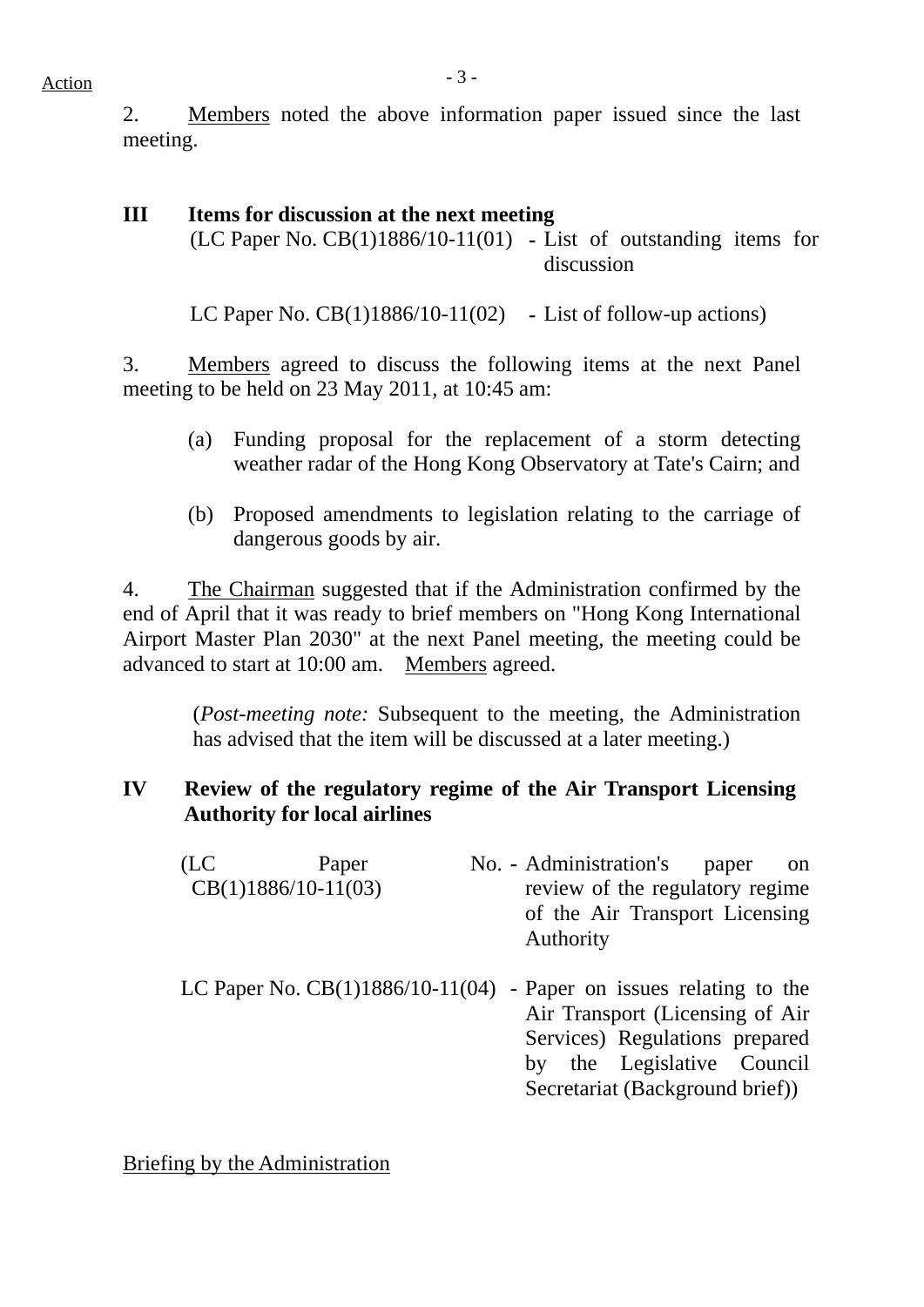5. At the invitation of the Chairman, the Deputy Secretary for Transport and Housing (Transport) (DSTH(T)) briefed members on the outcome of the Administration's consultation exercise on the proposals to improve the regulatory regime of the Air Transport Licensing Authority (ATLA). He then outlined the proposed changes to the proposals in the light of the comments received during the consultation exercise, viz. ATLA's general policy, basis for granting licences, submission of business plans and other notification requirements. DSTH(T) pointed out that the stakeholders were in general supportive of the proposals to improve ATLA's regulatory regime. He further advised that the Administration was drafting the relevant legislative amendments to the Air Transport (Licensing of Air Services) Regulations (Cap. 448 sub. leg. A), and aimed to table them at the Legislative Council in the third quarter of 2011.

### Discussion

### *Proposed changes to the proposals*

6. The Chairman noted the Administration's proposal to adopt an airline-based approach under which each airline would only be granted one licence which would specify the routes to be operated or the regions/countries to be served, and the airline would need to apply to vary the licence conditions if it wished to operate new routes or serve new regions/countries. He enquired whether the proposed changes would hinder the development of airlines. DSTH(T) explained that the proposed change, as opposed to the current route-based approach (i.e. licences granted on specific routes), would minimize the administrative burden on the airlines and ATLA. There would be transitional arrangements for the existing licences held by each airline to be replaced by a single licence which specified the routes that the licence holder was now allowed to operate.

7. The Chairman further asked whether measures would be in place under the new regime to regulate the budget airlines and monitor their financial performance with a view to protecting consumers. DSTH(T) replied that while the Administration welcomed new airlines to be established in Hong Kong, the new regulatory regime sought to ensure that licences would only be granted to those airlines which had the financial capability to operate relevant air services. DSTH(T) said that under the new regulatory regime, an airline applying for an ATLA licence for the first time would need to demonstrate to the reasonable satisfaction of ATLA that it could meet at any time its actual and potential obligations for a period of 24 months and meet its fixed and operational costs for a period of 3 months without any income. DSTH(T) added that as airlines had different positioning and modes of operation, for example, conventional airlines were different from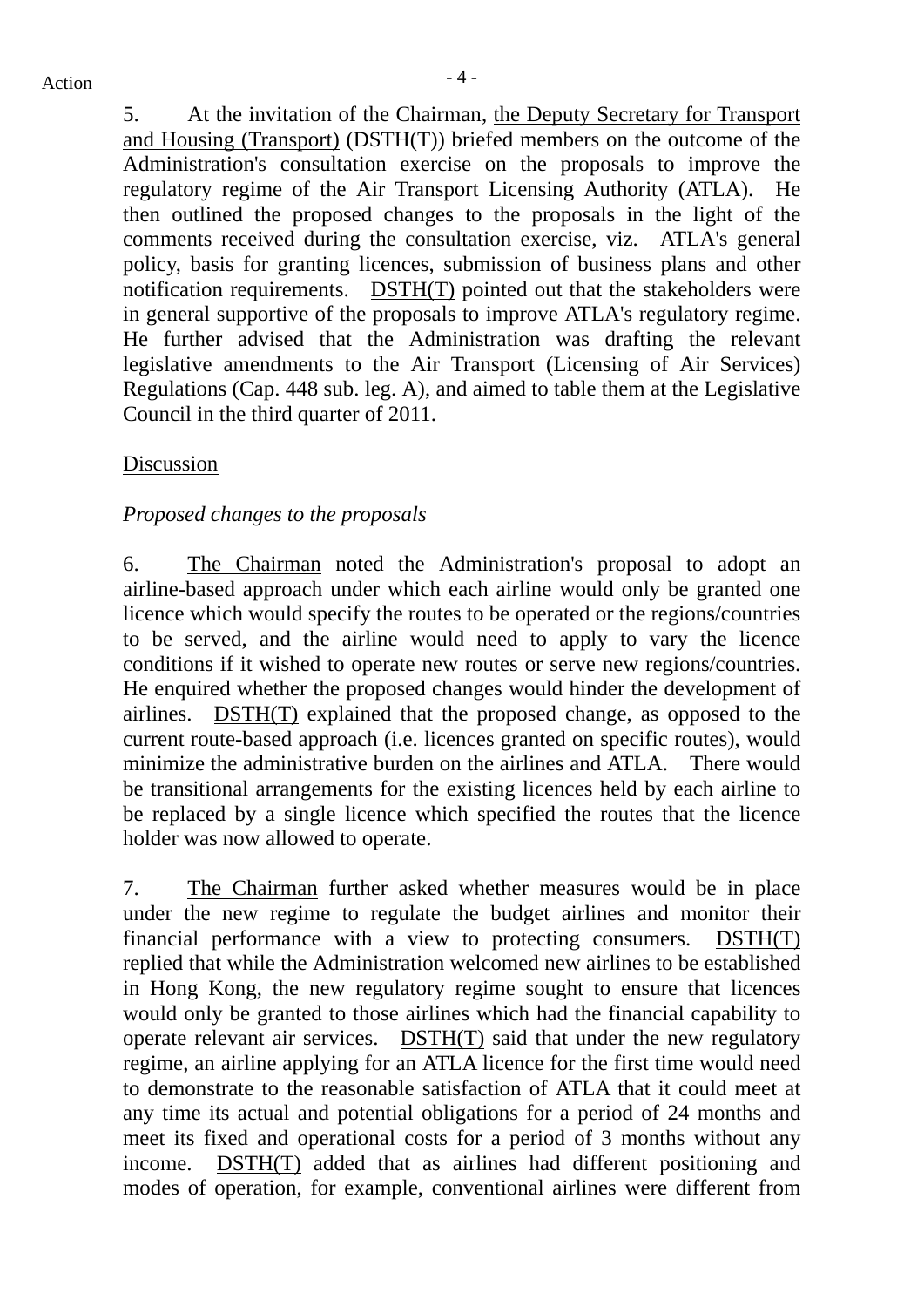$Action$ 

budget airlines in this regard, it would not be feasible to specify start-up capital requirements. He assured members that under the new regulatory regime, ATLA would consider individual applications prudently and objectively.

## *Air passenger fuel surcharges and commissions*

8. Mr Paul TSE expressed grave concern about the Administration's position that the mechanism and remuneration arrangements relating to the sale of air tickets and collection of air passenger fuel surcharges were commercial matters between the airlines and the travel agents. As the matter had a direct bearing on the travel trade and hence public interests, he urged the Administration to make reference to the practice of the civil aviation authority of India and deal with the commission arrangements between the airlines and the travel agents through the licensing mechanism.

9. DSTH(T) replied that according to the bilateral air services agreements (ASAs) that Hong Kong had entered into with its aviation partners, the tariffs to be charged by the airlines for scheduled air services should be those approved by the aeronautical authorities of both Contracting Parties. The Civil Aviation Department (CAD) considered and approved fuel surcharge applications from airlines in accordance with the ASAs. The mechanism and remuneration arrangements relating to the sale of tickets should be determined by airlines and travel agents and CAD would not require airlines to pay a commission to travel agents on the air passenger fuel surcharges as a condition of approving the surcharges. DSTH(T) added that the increasing use of the Internet for purchasing air tickets might explain the gradual reduction in the rates of commissions paid by airlines to travel agents in some overseas places.

10. Mr Paul TSE was unconvinced of the explanation. He pointed out that it would be at the expense of consumers if airlines refused to pay reasonable commissions to travel agents which might then impose a service charge on their customers. He also questioned the justification for airlines to impose air passenger fuel surcharges as other transportation industries were also affected by the fluctuations in international oil prices. Mr TSE also expressed concern that the rates of increases in air passenger fuel surcharges for some airlines were pretty much the same which might be tantamount to price-fixing and distort competition in the market.

11. DSTH(T) said he understood that airlines had been very careful in dealing with tariffs matters vis-à-vis competition law in overseas jurisdictions. DSTH(T) added that levying air passenger fuel surcharges on top of airfares was a common international practice and CAD would continue to process